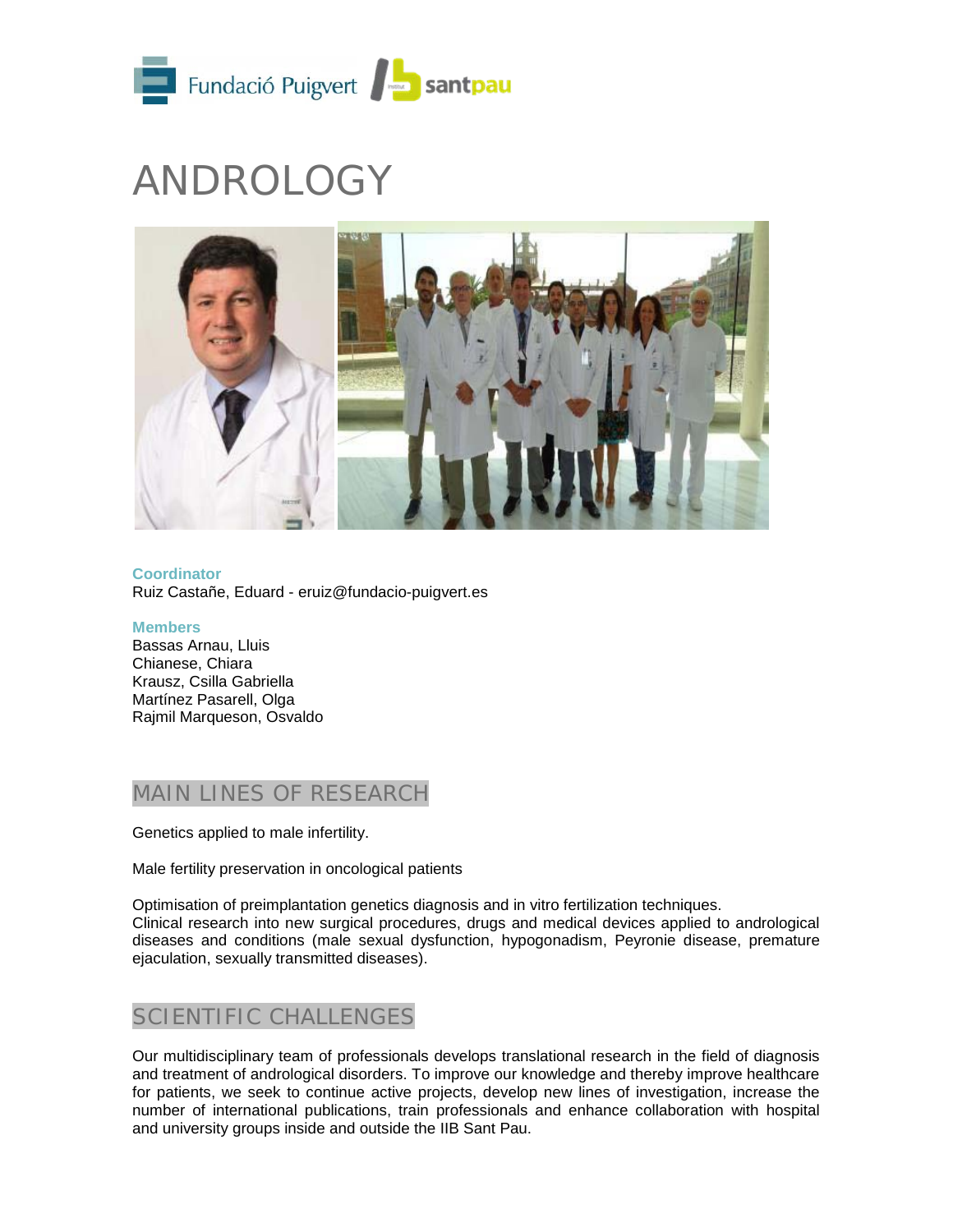

# COLLABORATIONS WITH IIB SANT PAU GROUPS

- $\triangleright$  Nephrology Group
- > Urology Group
- $\triangleright$  Gynecological group

### EXTERNAL COLLABORATIONS

**National collaborations**

- Medical and Molecular Genetics Centre (RI)-IDIBELL: genetics applied to infertility.
- Cellular Biology and Medical Genetics Unit-UAB: preimplantation genetic diagnosis techniques.

**International collaborations**

- Mario Serio Experimental and Clinical Biomedical Sciences Unit, University of Florence: genetics applied to male infertility.
- Reproductive Genomics Laboratory, Human Genetics Centre (KU Leuven): genetics applied to male infertility.
- New England Research Institutes: hypogondadism.
- European Academy of Andrology: radiology examinations of the male genital tract.

**Private collaborations**

• Participation in clinical studies including clinical trials and postauthorization studies sponsored by national and international pharmaceutical companies.

# ACTIVE GRANTS

• "Estudio genético y genómico de subtipos específicos de azoospermia secretora: desarrollo de nuevas herramientas diagnósticas y pronósticas". Krausz C. Exp: PI14/01250. Instituto de Salud Carlos III (FEDER cofunded). Duration 2015-2017. 86.500 €